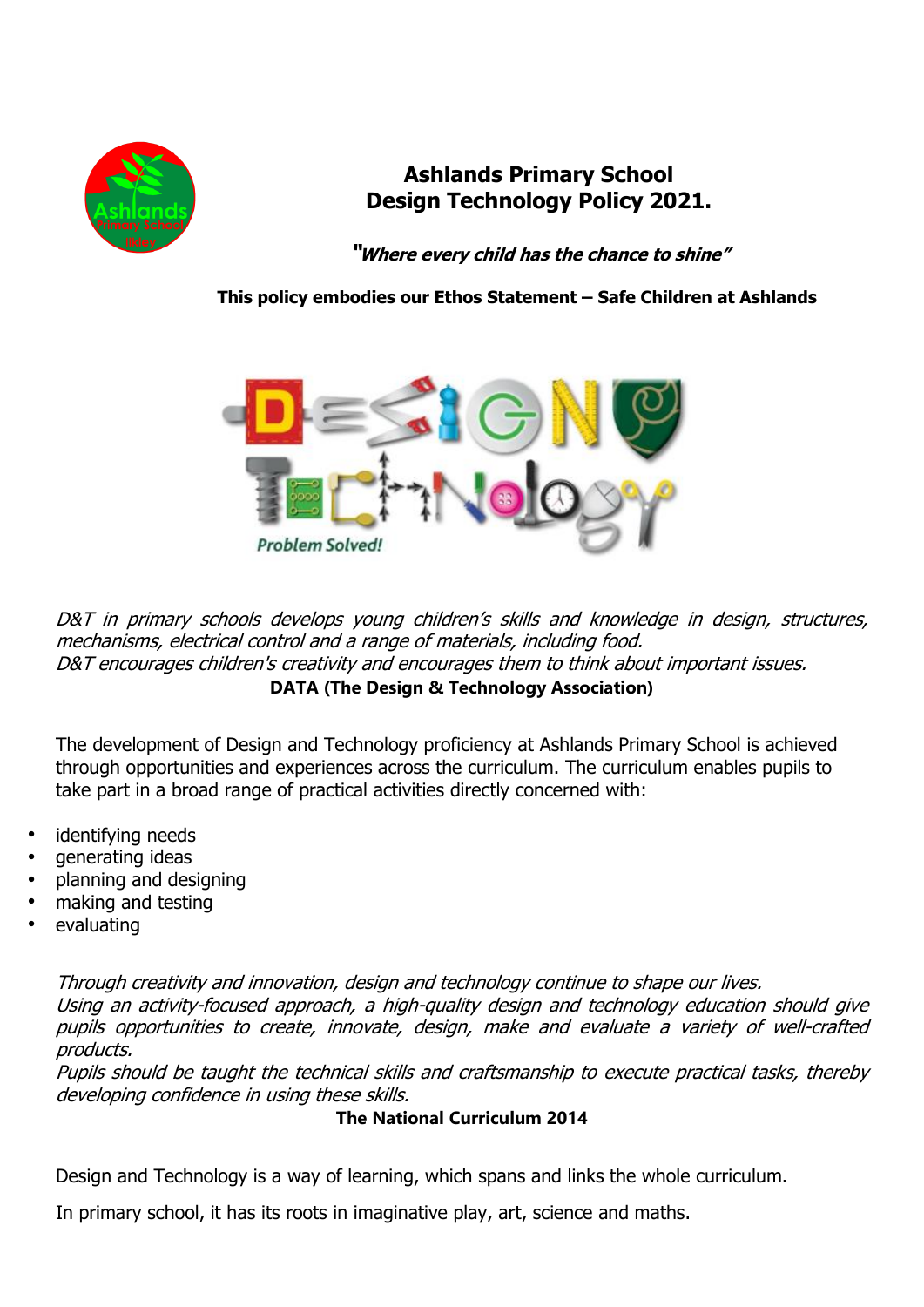Design and Technology topics will be undertaken in accordance with Ashlands' long-term curriculum plan. Teachers will also present children with additional Design and Technology opportunities in other areas of the curriculum and during focus weeks.

**We want all children at Ashlands Primary School to think innovatively, to question and explore the practical world around them and to develop a positive, growth mind-set approach to their learning.**

## **Aims:**

We aim to help our children at Ashlands Primary School develop:

- 1. Enjoyment and pride in their technological and creative abilities.
- 2. Understanding and knowledge related to the practical and aesthetic aspects of their experience of the world around them, including the influence of technological achievements of different cultures, past and present.
- 3. A keen interest in creating and developing functional and decorative design ideas.
- 4. Manipulative skills using a range of tools and materials.
- 5. A deeper understanding of the principles of nutrition and cooking skills.
- 6. Personal qualities of confidence, creativity, perseverance and self-evaluation.
- 7. The communication, co-operation and collaboration skills required to work as a member of a group.
- 8. An awareness of the needs and safety of others

# **Teaching and Learning of Design and Technology**

### **Progression:**

The **Reception Year** provides an important foundation for the development of design and technology capability. It extends and broadens the child's home experience, enabling the child to explore a wide variety of materials: sand, water, construction kits, food, paper, wood, textiles, play dough, plasticine, reclaimed materials etc., and to develop skills with simple tools. Some of these experiences will be structured and the children will be encouraged to talk about their observations and ideas with the adults working with them.

In **Key Stage 1**, children will carry out more structured activities based around a curriculum theme. They will explore and develop skills in designing, making and evaluating a product.

Children will also develop their technical knowledge in areas such as: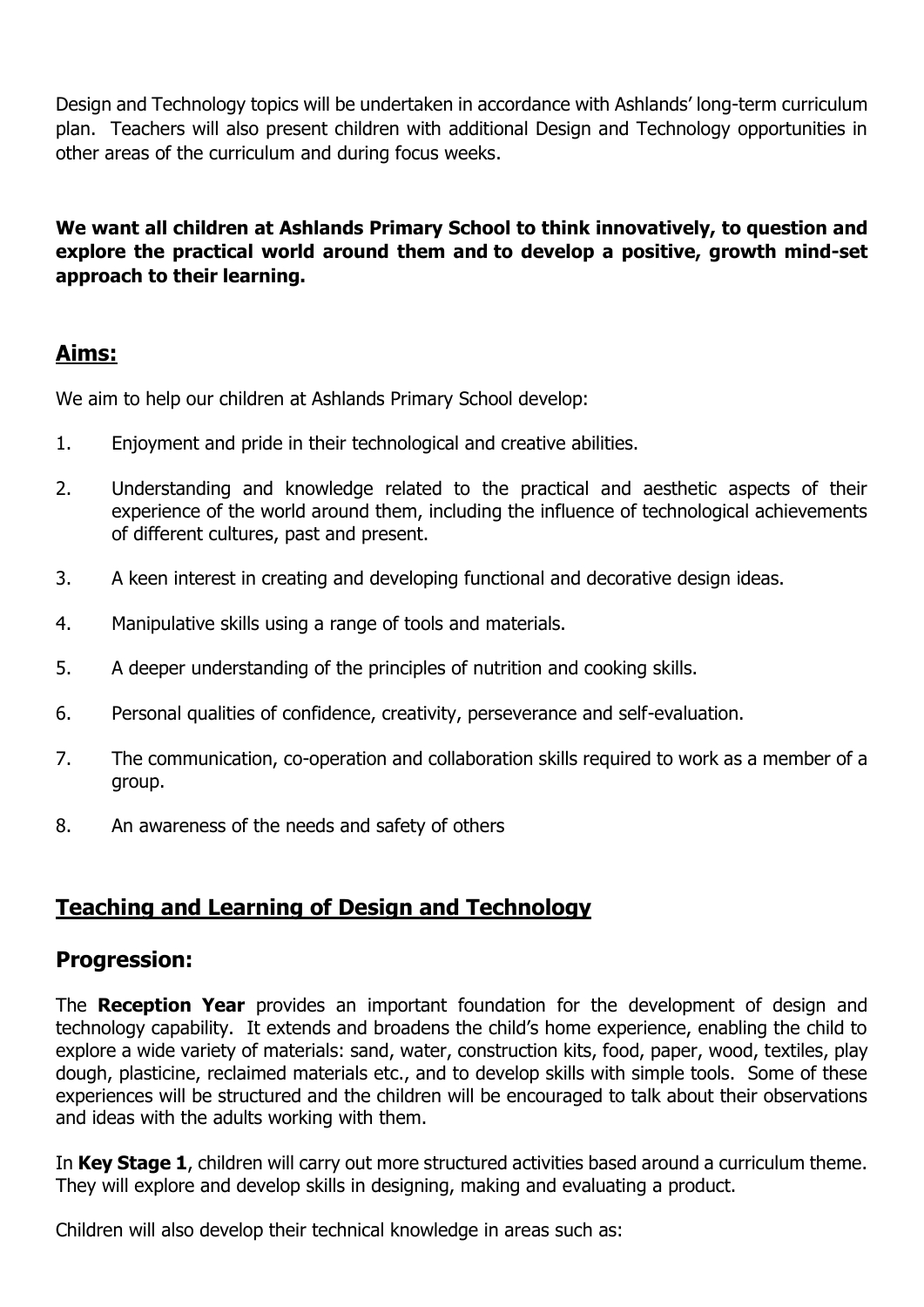- designing a product for a specific purpose
- generating and communicating ideas
- cutting, shaping, joining, finishing (with support and independently)
- selecting appropriate tools and materials for their chosen design
- exploring and evaluating a range of existing products
- using simple mechanisms in their products
- testing and improving their product
- evaluating their finished product against a given criteria
- understanding where food comes from \*\*
- preparing food based upon a healthy and varied diet \*\*

In **Key Stage 2**, children will build upon their knowledge and skills developed in Key Stage 1. They will base their design ideas and products on a specific KS2 curriculum topic or theme.

Children will also build upon and develop their technical knowledge in areas such as:

- researching and developing ideas based on a specific design criteria and audience
- generating and communicating ideas through sketches, diagrams, prototypes and ICT
- \* selecting *appropriate* tools and materials from a wide range
- \* cutting, shaping, joining and finishing *accurately*
- investigating and analysing a range of existing products
- improving and strengthening complex structures
- using more complex mechanisms such as pulleys, gears, cams, levers, linkages and electrical systems
- using computing programs to design, build, monitor and assess their product
- evaluating their product using a design criteria and using peer assessment to review and improve their product
- understanding how individuals and key events have shaped the world in relation to Design and Technology innovation
- \* understanding the importance of a healthy and varied diet for health and well-being \*\*
- preparing and cooking savoury food using a range of techniques \*\*
- understanding seasonality and food provenance \*\*

**\*\* Cooking and Nutrition** has become a greater part of the Design and Technology curriculum in the revised National Curriculum of 2014. Pupils are expected to develop a variety of cooking skills, their nutritional knowledge and to foster a love of cooking as a crucial life skill.

### **Monitoring:**

Throughout the school, children's design and technology capability will be developed within the framework outlined in the National Curriculum Programmes of Study 2014. Work is planned and delivered within each specific year group and tailored to meet the needs of that particular cohort. Progression is monitored and evaluated within the year groups and throughout the key stages by individual teachers and the Design and Technology Coordinator.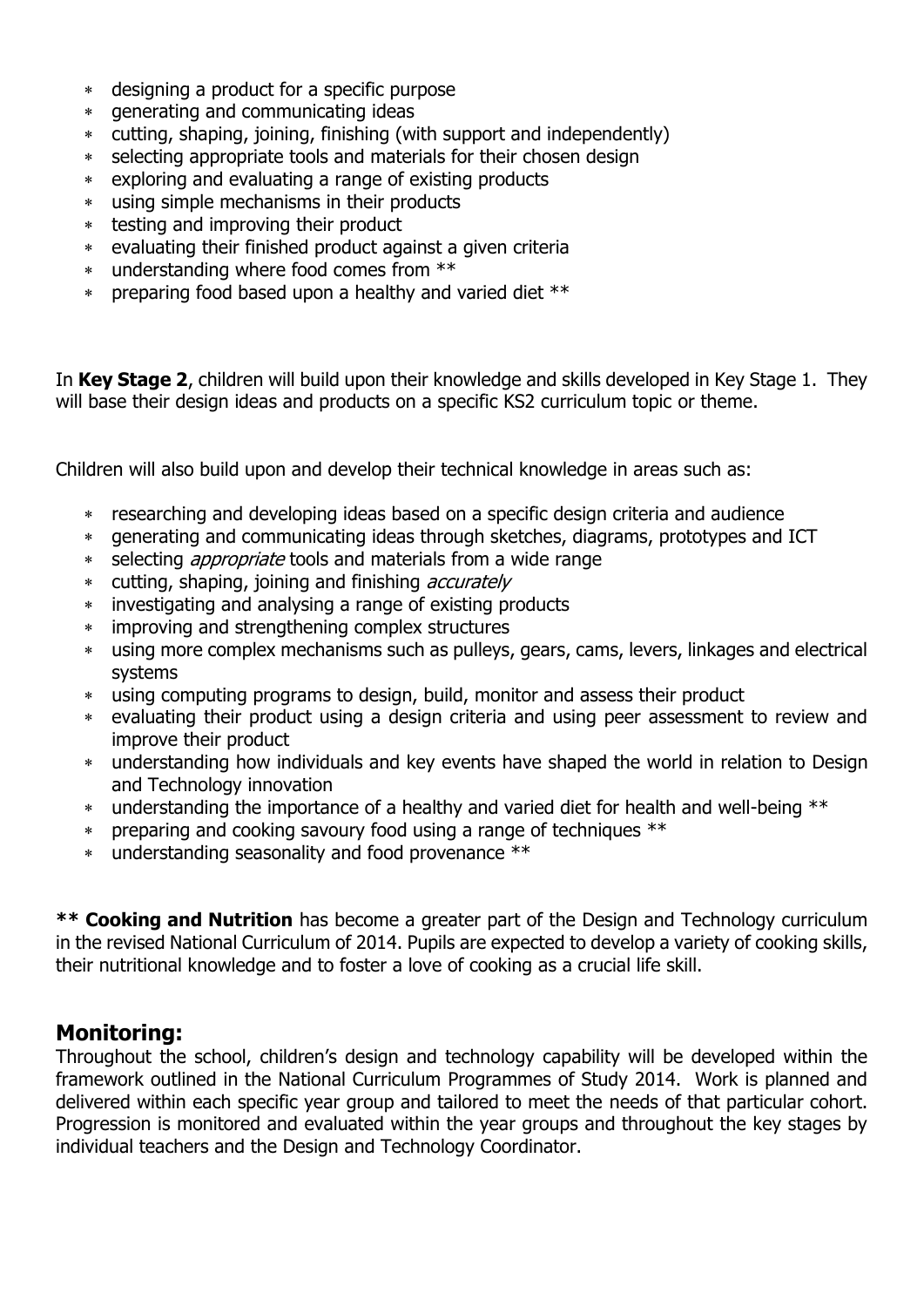# **Recording and Assessment**

All children, when learning and being taught Design and Technology should experience achievement, success and progression. The teacher needs to be aware of the progress made, difficulties experienced, misconceptions addressed and expectations met. Children should be supported at each stage of the Design and Technology curriculum in areas of: designing, making, evaluating and developing technical knowledge.

Assessment can take the form of: monitoring children's discussions; question and answer with individuals or groups; peer assessment by children in pairs, groups and to the class; marking designs, idea development, finding evidence of creativity and problem-solving skills; and marking the aesthetic quality and functionality of the end product.

## **Inclusion:**

All children should have the opportunity to work with a range of materials, tools and techniques, regardless of ability. Specific tasks should be differentiated, as and when necessary, to meet individual needs.

Staff should be aware of and sensitive to medical conditions (e.g. allergies) and different beliefs and practices within the school and local community that might affect their work with food, materials or design.

The Design and Technology teaching and learning at Ashlands Primary School should reflect the fact that there are equally valid and appropriate solutions to problems that reflect the needs and beliefs of different cultures, past and present.

## **Health and Safety:**

Safety is of paramount importance in Design and Technology. It is the teacher's responsibility to be aware of safety issues in all Design and Technology activities by:

- Providing a safe working area (furniture, materials storage, tool maintenance)
- Teaching and implementing safety rules and good practice, including hygiene
- Ensuring the safe and correct usage of tools and materials
- Ensuring working areas are kept clean and tidy
- Considering storage of partially completed work
- Ensuring the correct disposal of waste

The teacher is responsible for ensuring that children are adequately supervised when using tools and that other adults working in the classroom understand safety rules and maintain rigorous safety standards.

Safety rules and safety issues should be taught to *all children* within each Design and Technology unit of work.

# **The Role of the Design and Technology Coordinator**

The Design and Technology coordinator is responsible for: